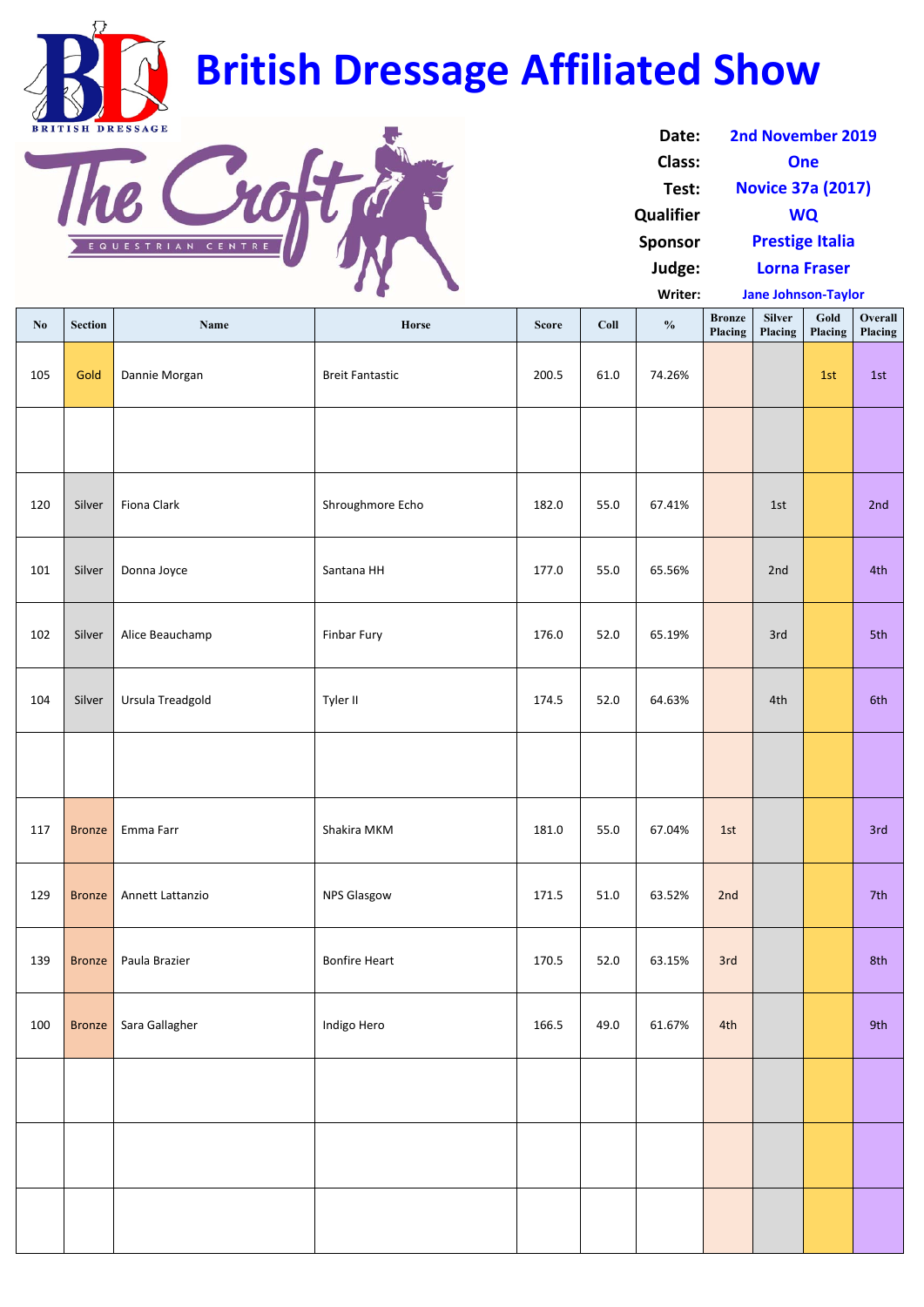| $\mathbf{N}\mathbf{0}$ | <b>Section</b> | Name               | Horse                      | <b>Score</b> | Coll     | $\frac{0}{0}$ | <b>Bronze</b><br>Placing | <b>Silver</b><br>Placing | Gold<br>Placing | Overall<br>Placing |
|------------------------|----------------|--------------------|----------------------------|--------------|----------|---------------|--------------------------|--------------------------|-----------------|--------------------|
| 128                    | Gold           | Dannie Morgan      | High Hoes Estelle          | 143.5        | $71.0\,$ | 79.72%        |                          |                          | 1st             | 1st                |
| 105                    | Gold           | Dannie Morgan      | <b>Breit Fantastic</b>     | 141.0        | 70.5     | 78.33%        |                          |                          | 2nd             | 2nd                |
|                        |                |                    |                            |              |          |               |                          |                          |                 |                    |
| 142                    | Silver         | Samantha Black     | Diamant                    | 130.0        | 67.0     | 72.22%        |                          | 1st                      |                 | 3rd                |
| 114                    | Silver         | Krista Jones       | Quaikin Bellini            | 129.0        | 67.0     | 71.67%        |                          | 2nd                      |                 | 4th                |
| 124                    | Silver         | Grace Lynch        | Jara H I                   | 128.0        | 65.0     | 71.11%        |                          | 3rd                      |                 | 5th                |
| 103                    | Silver         | Laura Baynes       | Balvenie                   | 127.0        | 63.0     | 70.56%        |                          | 4th                      |                 | 6th                |
| 112                    | Silver         | Lucie Stokoe       | Dolores II                 | 126.5        | 62.5     | 70.28%        |                          | 5th                      |                 | 7th                |
| 118                    | Silver         | Charlotte Wright   | Afterglow Athos            | 125.0        | 63.5     | 69.44%        |                          | 6th                      |                 | 8th                |
| 144                    | Silver         | <b>Elaine Bush</b> | Hamlets Honor              | 123.5        | 63.0     | 68.61%        |                          | 7th                      |                 | 9th                |
| 100                    | Silver         | Sara Gallagher     | Indigo Hero                | 123.5        | 62.5     | 68.61%        |                          | 8th                      |                 | 10th               |
| 127                    | Silver         | <b>Emily Watt</b>  | <b>Gwenddwr Monarch</b>    | 123.0        | 60.5     | 68.33%        |                          | 9th                      |                 | 11th               |
| 116                    | Silver         | Lyn Barley         | <b>Taiforgan Sir Monty</b> | 119.0        | 61.0     | 66.11%        |                          | 10th                     |                 | 12th               |
|                        |                |                    |                            |              |          |               |                          |                          |                 |                    |

**Writer: Jane Johnson‐Taylor**

| Date:            | <b>2nd November 2019</b> |
|------------------|--------------------------|
| <b>Class:</b>    | Two                      |
| Test:            | <b>Novice FSM (2019)</b> |
| <b>Qualifier</b> | <b>WQ</b>                |
| <b>Sponsor</b>   | <b>Baileys</b>           |
| Judge:           | <b>Lorna Fraser</b>      |

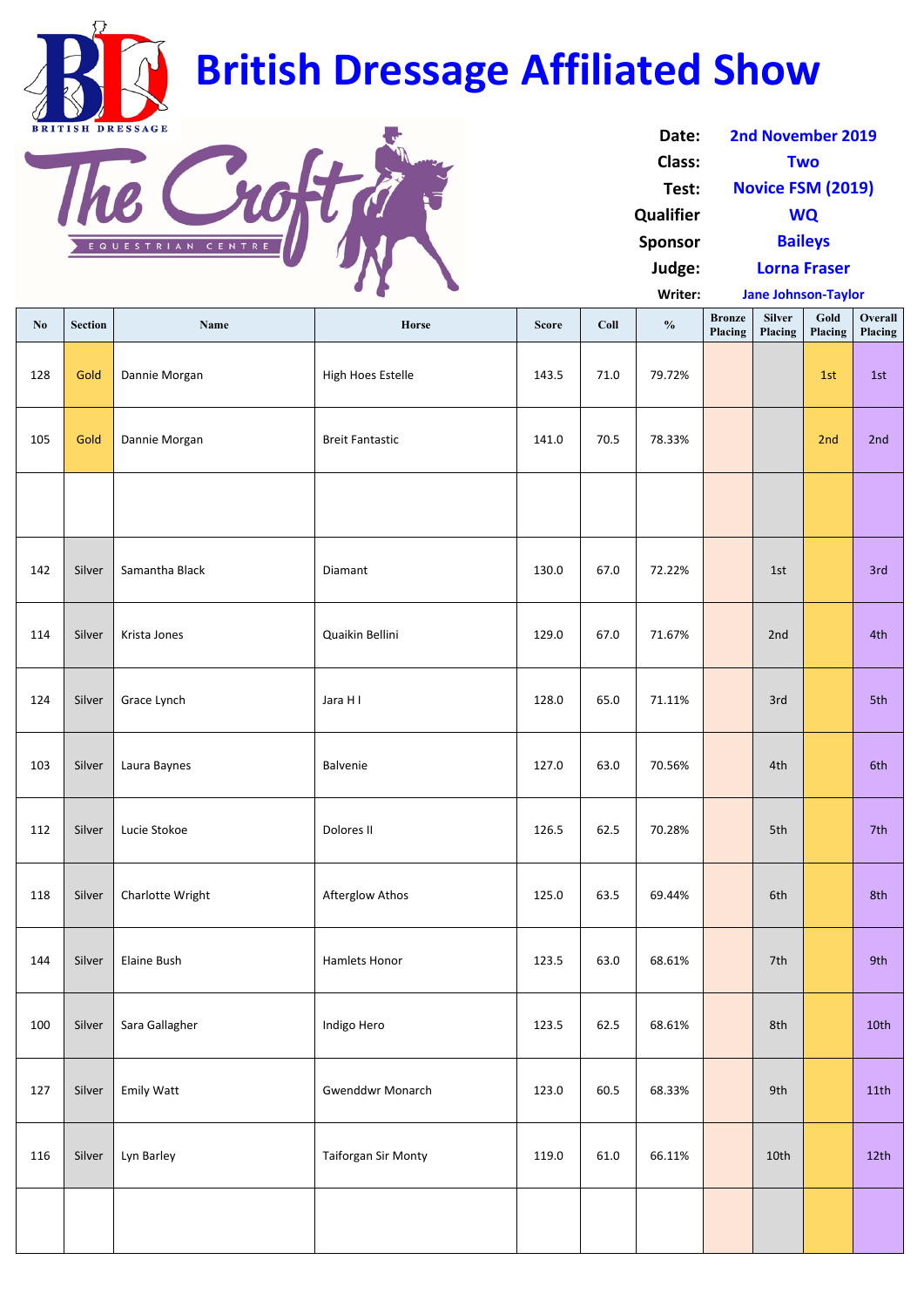| No  | <b>Section</b> | Name                    | Horse                   | <b>Score</b> | Coll | $\frac{0}{0}$ | <b>Bronze</b><br>Placing | <b>Silver</b><br>Placing | Gold<br>Placing | Overall<br>Placing |
|-----|----------------|-------------------------|-------------------------|--------------|------|---------------|--------------------------|--------------------------|-----------------|--------------------|
| 136 | Gold           | Kimberley Seaby         | <b>Hawtins Lirica</b>   | 249.5        | 62.0 | 73.38%        |                          |                          | 1st             | 1st                |
| 122 | Gold           | Sarah Khairallah        | Ilowette                | 235.5        | 59.0 | 69.26%        |                          |                          | 2nd             | 2nd                |
|     |                |                         |                         |              |      |               |                          |                          |                 |                    |
| 112 | Silver         | Lucie Stokoe            | Dolores II              | 231.0        | 54.0 | 67.94%        |                          | 1st                      |                 | 3rd                |
| 111 | Silver         | Carolina Daubeney-Bruil | The Rocket Man          | 210.0        | 51.0 | 61.76%        |                          | 2nd                      |                 | 5th                |
| 113 | Silver         | Jo Webb                 | Surprise Star George    | 209.5        | 50.0 | 61.62%        |                          | 3rd                      |                 | 6th                |
|     |                |                         |                         |              |      |               |                          |                          |                 |                    |
| 137 | <b>Bronze</b>  | Claire Shoesmith        | Bright One VH Dejkeinde | 224.5        | 53.0 | 66.03%        | 1st                      |                          |                 | 4th                |
| 120 |                | Bronze   Fiona Clark    | Shroughmore Echo        | 202.5        | 49.0 | 59.56%        | 2nd                      |                          |                 | 7th                |
|     |                |                         |                         |              |      |               |                          |                          |                 |                    |

| Date:          | 2nd November 2019           |
|----------------|-----------------------------|
| Class:         | <b>Three</b>                |
| Test:          | <b>Elementary 53 (2007)</b> |
| Qualifier      | <b>WQ</b>                   |
| <b>Sponsor</b> | <b>Equi-Trek</b>            |
| Judge:         | <b>Terrie Cross</b>         |
| Writer:        | <b>Liz Rushton</b>          |

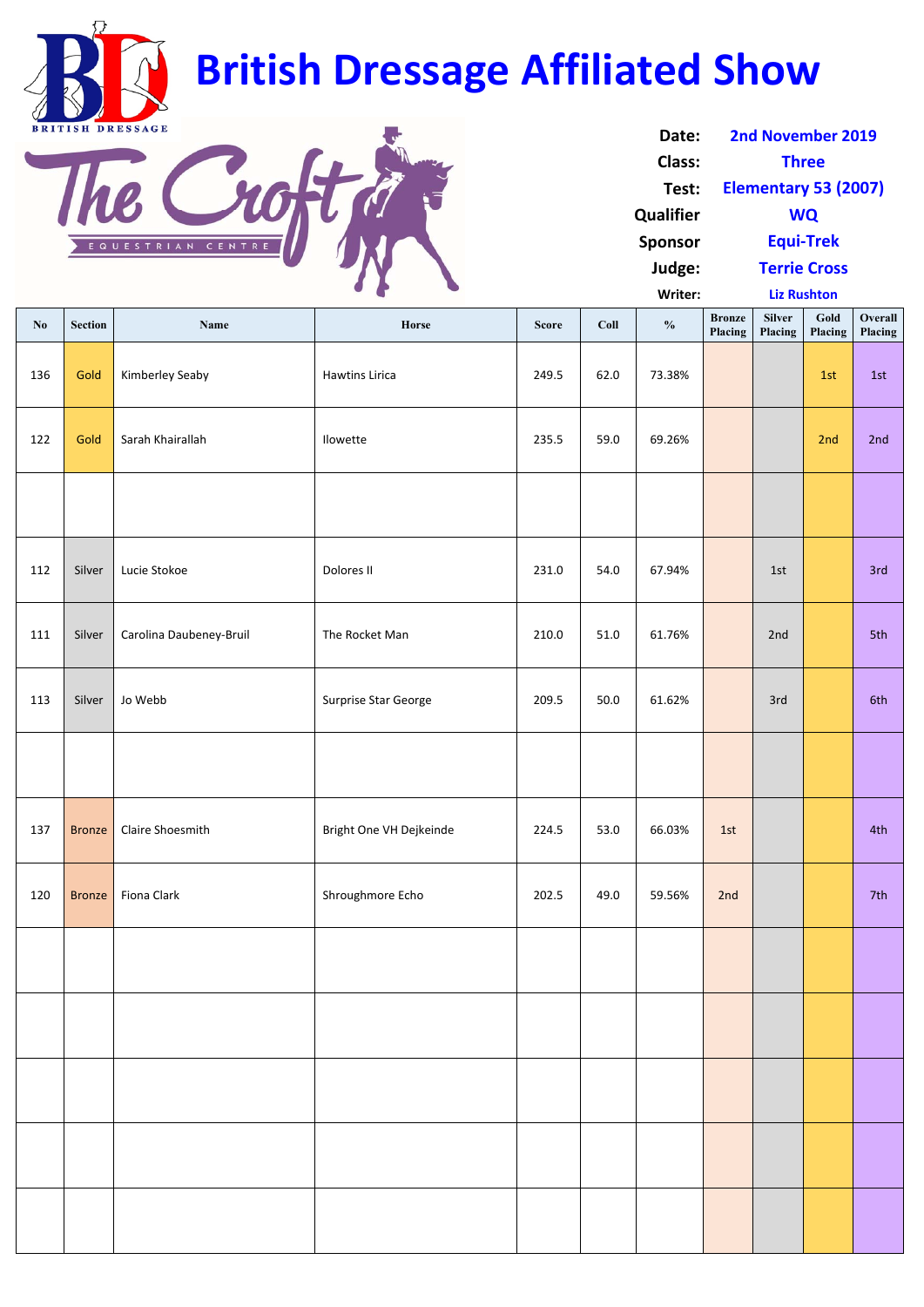|                        |                |                         | $\sim$ $\sigma$        |              |       | Writer:       |                          | <b>Liz Rushton</b>       |                 |                    |
|------------------------|----------------|-------------------------|------------------------|--------------|-------|---------------|--------------------------|--------------------------|-----------------|--------------------|
| $\mathbf{N}\mathbf{0}$ | <b>Section</b> | Name                    | Horse                  | <b>Score</b> | Coll  | $\frac{0}{0}$ | <b>Bronze</b><br>Placing | <b>Silver</b><br>Placing | Gold<br>Placing | Overall<br>Placing |
| 136                    | Gold           | Kimberley Seaby         | <b>Hawtins Lirica</b>  | 200.5        | 100.5 | 77.12%        |                          |                          | 1st             | 1st                |
| 122                    | Gold           | Sarah Khairallah        | Ilowette               | 192.5        | 98.5  | 74.04%        |                          |                          | 2nd             | 5th                |
|                        |                |                         |                        |              |       |               |                          |                          |                 |                    |
| 134                    | Silver         | Sara Malpass            | Keystone Dicaprio      | 198.5        | 101.0 | 76.35%        |                          | 1st                      |                 | 2nd                |
| 123                    | Silver         | Myles Graham            | Dresscode Cocktail     | 196.0        | 101.0 | 75.38%        |                          | 2nd                      |                 | 3rd                |
| 119                    | Silver         | Emma Hobbs              | Graciah                | 195.0        | 101.0 | 75.00%        |                          | 3rd                      |                 | 4th                |
| 135                    | Silver         | Katie Rzepka            | <b>Rubins Rockstar</b> | 190.5        | 97.5  | 73.27%        |                          | 4th                      |                 | 6th                |
| 111                    | Silver         | Carolina Daubeney-Bruil | The Rocket Man         | 183.5        | 93.0  | 70.58%        |                          | 5th                      |                 | 7th                |
| 106                    | Silver         | Melissa Howett          | Penstrumbly Alwynne    | 179.0        | 91.0  | 68.85%        |                          | 6th                      |                 | 8th                |
| 115                    | Silver         | Jax Johnston            | Montserrat             | 174.5        | 89.5  | 67.12%        |                          | 7th                      |                 | 9th                |

| Date:          | <b>2nd November 2019</b>     |
|----------------|------------------------------|
| Class:         | <b>Four</b>                  |
| Test:          | <b>Elementary FSM (2019)</b> |
| Qualifier      | <b>WQ</b>                    |
| <b>Sponsor</b> | <b>Suregrow</b>              |
| Judge:         | <b>Jenny Welham</b>          |
|                |                              |

| 131 | Silver | <b>Rob Davies</b>   | <b>Woodlander Firenze</b> | 174.0 | 88.0 | 66.92% | 8th  | 10th |
|-----|--------|---------------------|---------------------------|-------|------|--------|------|------|
| 110 | Silver | Brydie Killoran     | Derreck                   | 173.5 | 89.5 | 66.73% | 9th  | 11th |
| 130 | Silver | <b>Frances Elms</b> | Russian Lad               | 164.0 | 86.5 | 63.08% | 10th | 12th |
|     |        |                     |                           |       |      |        |      |      |



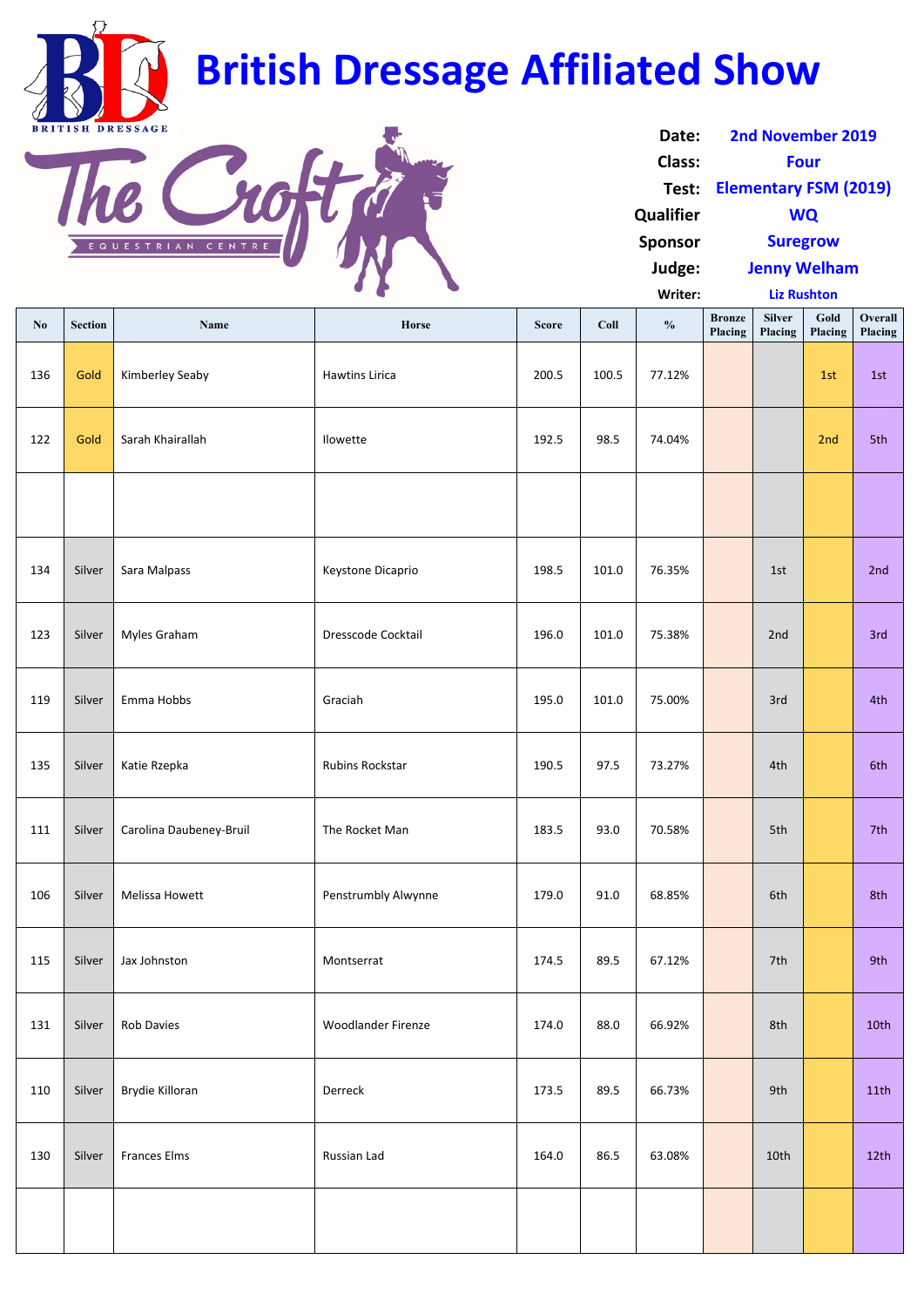| $\mathbf{N}\mathbf{0}$ | <b>Section</b> | Name           | Horse                    | <b>Score</b> | Coll | $\frac{0}{0}$ | <b>Bronze</b><br><b>Placing</b> | Silver<br>Placing | Gold<br>Placing | Overall<br>Placing |
|------------------------|----------------|----------------|--------------------------|--------------|------|---------------|---------------------------------|-------------------|-----------------|--------------------|
| 125                    | Gold           | Carol Wagstaff | Helsinki                 | 270.0        | 62.0 | 72.97%        |                                 |                   | 1st             | 1st                |
| 138                    | Gold           | Jamie Broom    | <b>Furst Insperation</b> | 245.5        | 54.0 | 66.35%        |                                 |                   | 2nd             | 4th                |
|                        |                |                |                          |              |      |               |                                 |                   |                 |                    |
| 134                    | Silver         | Sara Malpass   | Keystone Dicaprio        | 249.5        | 56.0 | 67.43%        |                                 | 1st               |                 | 2nd                |
| 133                    | Silver         | Lauren Russell | Fantastic Khan           | 248.0        | 54.0 | 67.03%        |                                 | 2nd               |                 | 3rd                |
|                        |                |                |                          |              |      |               |                                 |                   |                 |                    |
|                        |                |                |                          |              |      |               |                                 |                   |                 |                    |
|                        |                |                |                          |              |      |               |                                 |                   |                 |                    |
|                        |                |                |                          |              |      |               |                                 |                   |                 |                    |
|                        |                |                |                          |              |      |               |                                 |                   |                 |                    |
|                        |                |                |                          |              |      |               |                                 |                   |                 |                    |
|                        |                |                |                          |              |      |               |                                 |                   |                 |                    |
|                        |                |                |                          |              |      |               |                                 |                   |                 |                    |
|                        |                |                |                          |              |      |               |                                 |                   |                 |                    |

| Date:            | 2nd November 2019       |
|------------------|-------------------------|
| <b>Class:</b>    | <b>Five</b>             |
| Test:            | <b>Medium 75 (2002)</b> |
| <b>Qualifier</b> | <b>WQ</b>               |
| <b>Sponsor</b>   | <b>Theraplate UK</b>    |
| Judge:           | <b>Jenny Welham</b>     |
| Writer:          | <b>Claire Shoesmith</b> |